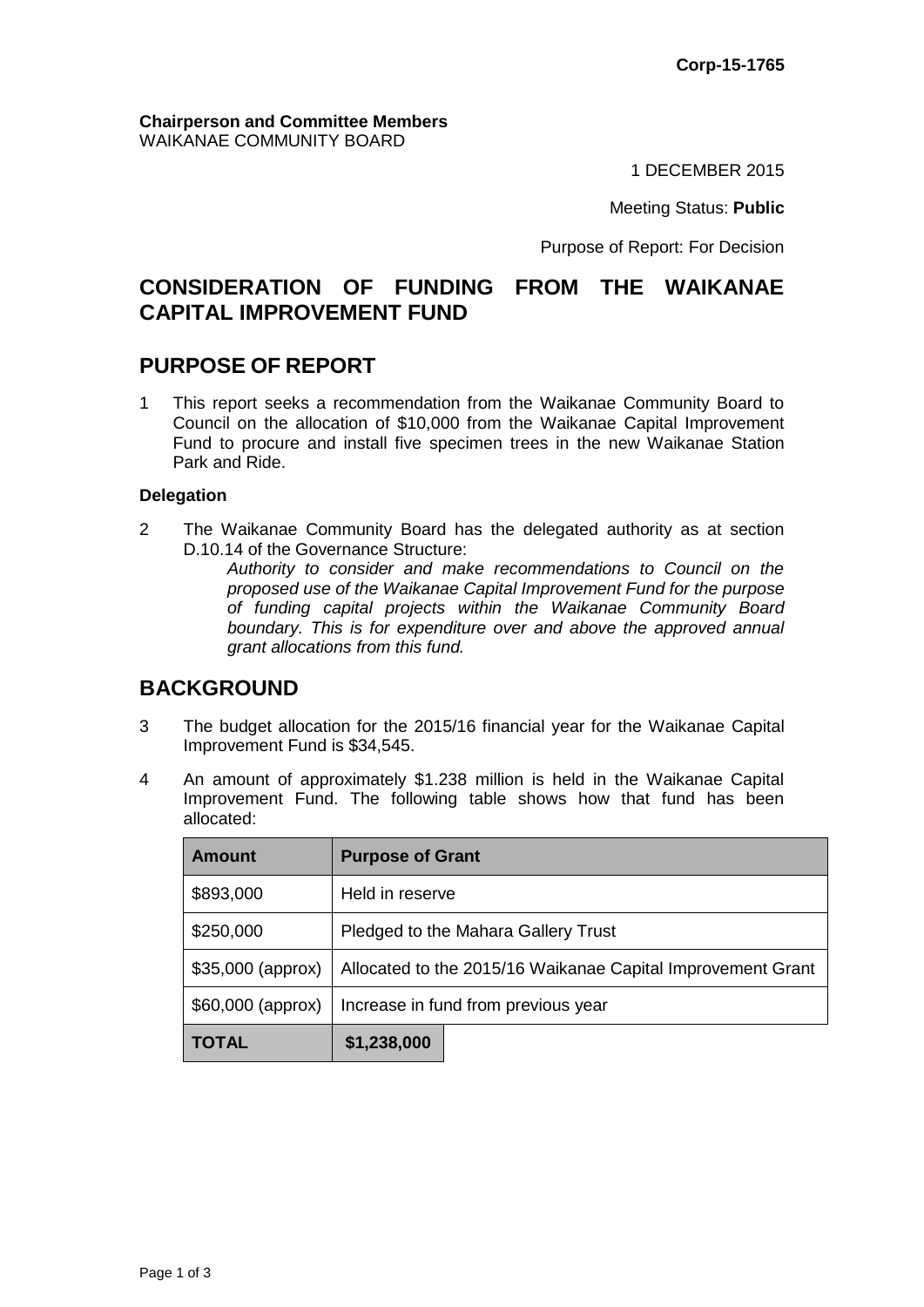# **CONSIDERATIONS**

#### Issues

#### Enhancement of the redeveloped Waikanae Station Park and Ride

- 5 In July 2015 Greater Wellington Regional Council bought the land on which the Waikanae Hotel currently stands, on Main Road / State Highway One in Waikanae. The purchase was funded by the Regional Council and the NZ Transport Agency with the aim of creating around 230 parking spaces, bringing the total number of free park and ride spots at Waikanae to over 400.
- 6 The site is ideal for Waikanae Station commuter parking as commuters will have a very short stroll to the lights to cross SH1 safely to the station, avoiding the extremely risky behaviour of many commuters at the moment who are parking further north on SH1 and dashing across and along this very busy highway.
- 7 The Waikanae Community Board has been working closely with the Regional Council and the local community to ensure the facility is an attractive, wellmaintained site which can be available for community activities, such as farmers' markets, during the weekends.
- 8 The Regional Council is funding the upgrade of the car park, including new car park surfacing, road markings and signage and all necessary pedestrian access adjustments. As part of the upgrade it will endeavour, where possible to retain existing planting around the edges of the car park, and to supplement this where necessary.
- 9 To further enhance the new car park, the Community Board proposes that an amount of \$10,000 be allocated from the 2015/16 Waikanae Capital Improvement Grant to fund the procurement and installation of five mature specimen trees.
- 10 The installation of the trees will include the creation of islands within the car park which will be funded by the Regional Council. The Regional Council has also undertaken to pay for the on-going maintenance of the trees and this will be formalised in a maintenance contract in due course.
- 11 Construction of the new car park is expected to start in early 2016 with planting of the proposed trees likely to be in the autumn, thus falling within the 2015/16 financial year.

### Financial Considerations

12 Should the grant for consideration in this report be approved the remainder of the 2015/16 financial year will be as follows:

| <b>Fund</b>                       | 2015/16<br><b>Budget</b><br><b>Allocation</b> | <b>Total</b><br>to Date | <b>Total</b><br><b>Allocated Unallocated</b><br>to Date |
|-----------------------------------|-----------------------------------------------|-------------------------|---------------------------------------------------------|
| Waikanae Capital Improvement Fund | \$34,545                                      | \$10,000                | \$24,545                                                |